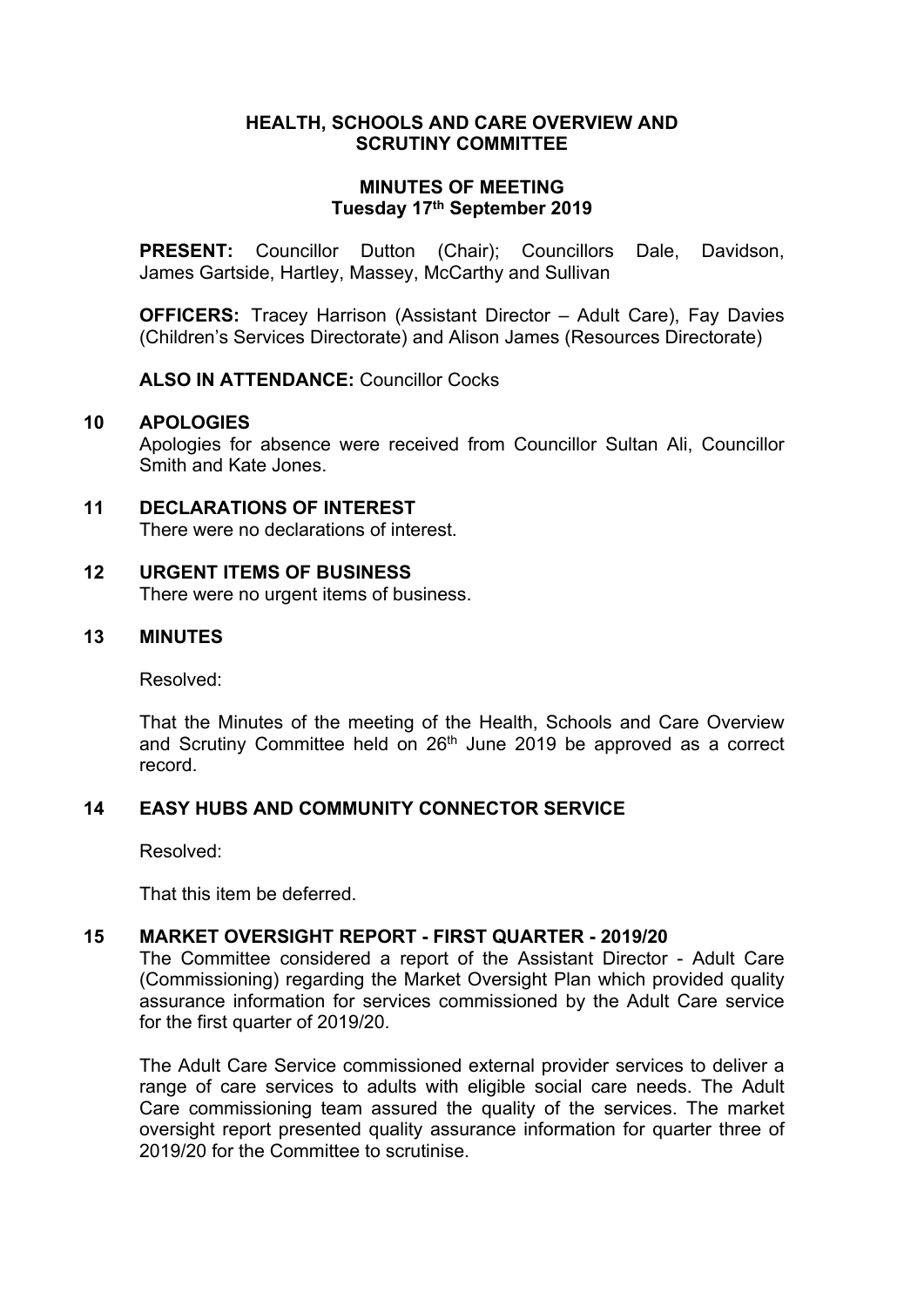In response to a queries from Members the Assistant Director - Adult Care advised that in future, the report would be expanded to include more local information and intelligence. Also, that a stand-alone procedure for continuity was being developed following a review of the escalation procedure and in view of more fragile market conditions.

Committee members suggested that communications with local ward members should be considered, especially if there were any areas of specific concern.

The Assistant Director also advised that the Supported Accommodation Strategy would be submitted to a future meeting of the Committee for scrutiny.

Resolved:

That the report be noted.

### **16 EXTRA SCHOOL PLACES - DETERMINATION OF STATUTORY PROPOSALS FOR ENLARGEMENTS AND SEN RESOURCED PROVISION, AND ADDITIONAL CAPACITY**

The Committee considered a report of the Director of Children's Services which presented the responses to the published proposals for the enlargement of the Castleton Primary and Crossgates Primary and which presented the responses to the published proposals for the creation of an Autism resourced provision at Shawclough Primary and ask had asked Cabinet to determine on the proposal.

The report had also sought approval from Cabinet for expenditure on Primary school additional places in the south Rochdale Township and Secondary Schools for extra capacity for 2020 September intake.

The Chair referred to recent issues he had experienced with dealing with a school admissions matter which the School Place Planning Manager agreed to look into outside the meeting.

It was agreed that a report on out of Borough placements for Special Educational Needs be submitted to a future meeting of the Committee.

Resolved:

- 1. That the report be noted;
- 2. That a report be submitted to a future meeting of the Committee relating to Special Educational Needs out of Borough provision.